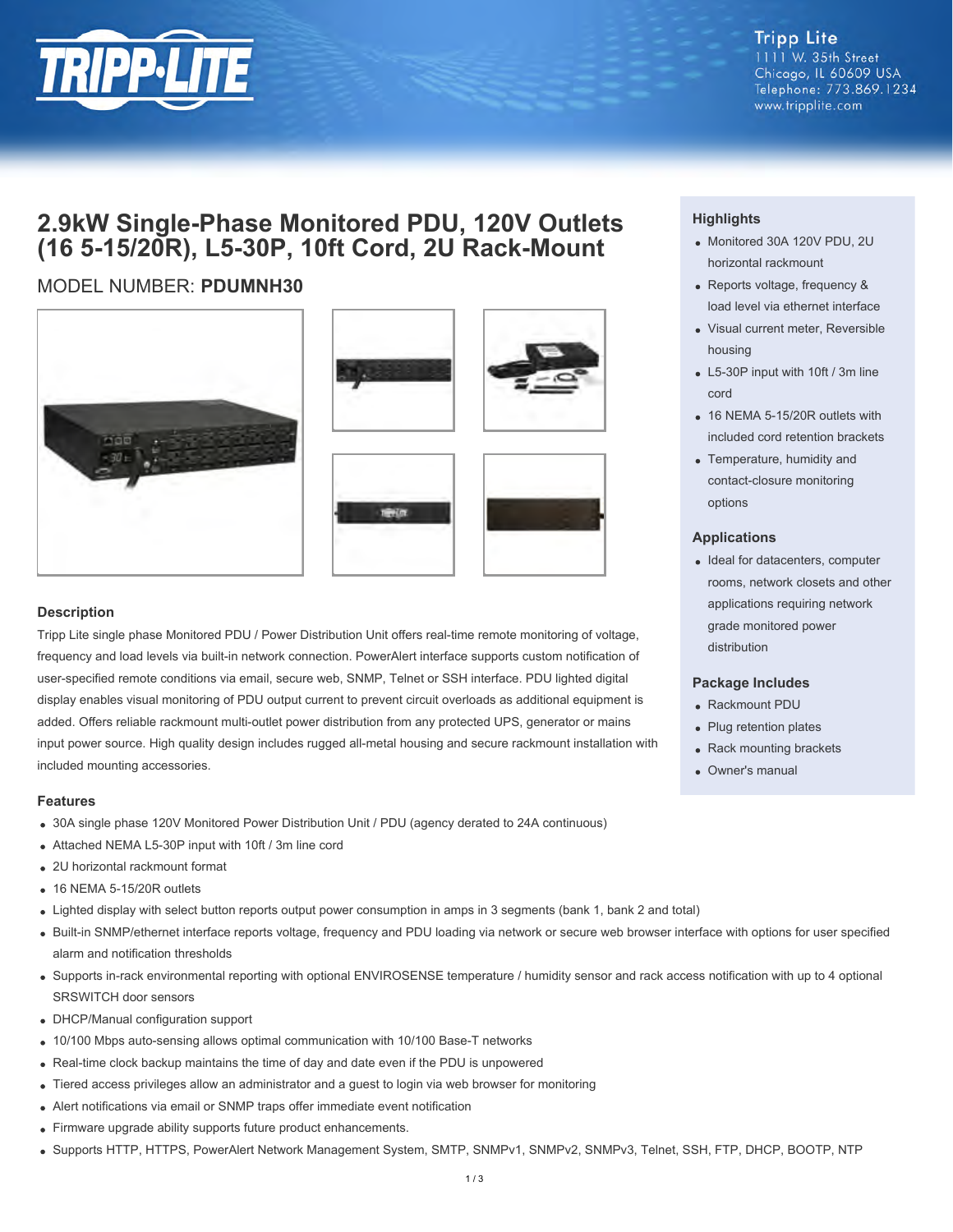

# protocols

- Fully compatible with FREE PowerAlert Network Management System / NMS Software
- Mounting flanges support installation in 2 and 4 post racks, with additional support for wall-mount and under-counter installation formats
- Mounting ears are reversible for front or rear facing rackmount installation
- Included cord retention brackets keep vital network equipment plugged in and continuously powered
- TAA Compliant Version Available Order Tripp Lite PDUMNH30TAA

# **Specifications**

| <b>OVERVIEW</b>                                  |                                                                                                               |  |
|--------------------------------------------------|---------------------------------------------------------------------------------------------------------------|--|
| Style                                            | 2U Rackmount                                                                                                  |  |
| PDU Type                                         | Monitored                                                                                                     |  |
| <b>OUTPUT</b>                                    |                                                                                                               |  |
| <b>Output Capacity Details</b>                   | 2.88kW (120V input), 3.05kW (127V input), 2.4kW (100V input); 30A maximum (agency de-rated to 24A continuous) |  |
| <b>Frequency Compatibility</b>                   | 50 / 60 Hz                                                                                                    |  |
| <b>Output Receptacles</b>                        | $(16)$ 5-15/20R                                                                                               |  |
| Output Nominal Voltage                           | 100-127V nominal, single phase                                                                                |  |
| <b>Overload Protection</b>                       | Outlets are arranged in two separately breakered 20A banks of 8 outlets each                                  |  |
| Outlet Type                                      | <b>NEMA 5-20R</b>                                                                                             |  |
| <b>Customized Load Management</b><br>Receptacles | n/a                                                                                                           |  |
| <b>INPUT</b>                                     |                                                                                                               |  |
| PDU Input Voltage                                | 100; 120; 127                                                                                                 |  |
| <b>Recommended Electrical Service</b>            | 30A 120V                                                                                                      |  |
| Maximum Input Amps                               | 30                                                                                                            |  |
| Maximum Input Amps Details                       | Agency de-rated to 24A continuous                                                                             |  |
| PDU Plug Type                                    | NEMA L5-30P                                                                                                   |  |
| Input Cord Length (ft.)                          | 10                                                                                                            |  |
| Input Cord Length (m)                            | 3                                                                                                             |  |
| Input Phase                                      | Single-Phase                                                                                                  |  |
|                                                  |                                                                                                               |  |

# **USER INTERFACE, ALERTS & CONTROLS**

| Front Panel LCD Display | Digital current meter reports PDU output current in amps for 3 loading segments (Bank 1, Bank 2 and Banks 1&2<br>combined)                                                                                                                                                               |
|-------------------------|------------------------------------------------------------------------------------------------------------------------------------------------------------------------------------------------------------------------------------------------------------------------------------------|
| Front Panel LEDs        | Front panel LEDs indicate which loading segment the digital LCD current display is reporting; Bank 1 current level is<br>reported when the Bank 1 LED is on; Bank 2 current level is reported when the Bank 2 LED is on; Total output of<br>both banks is reported when both LEDs are on |